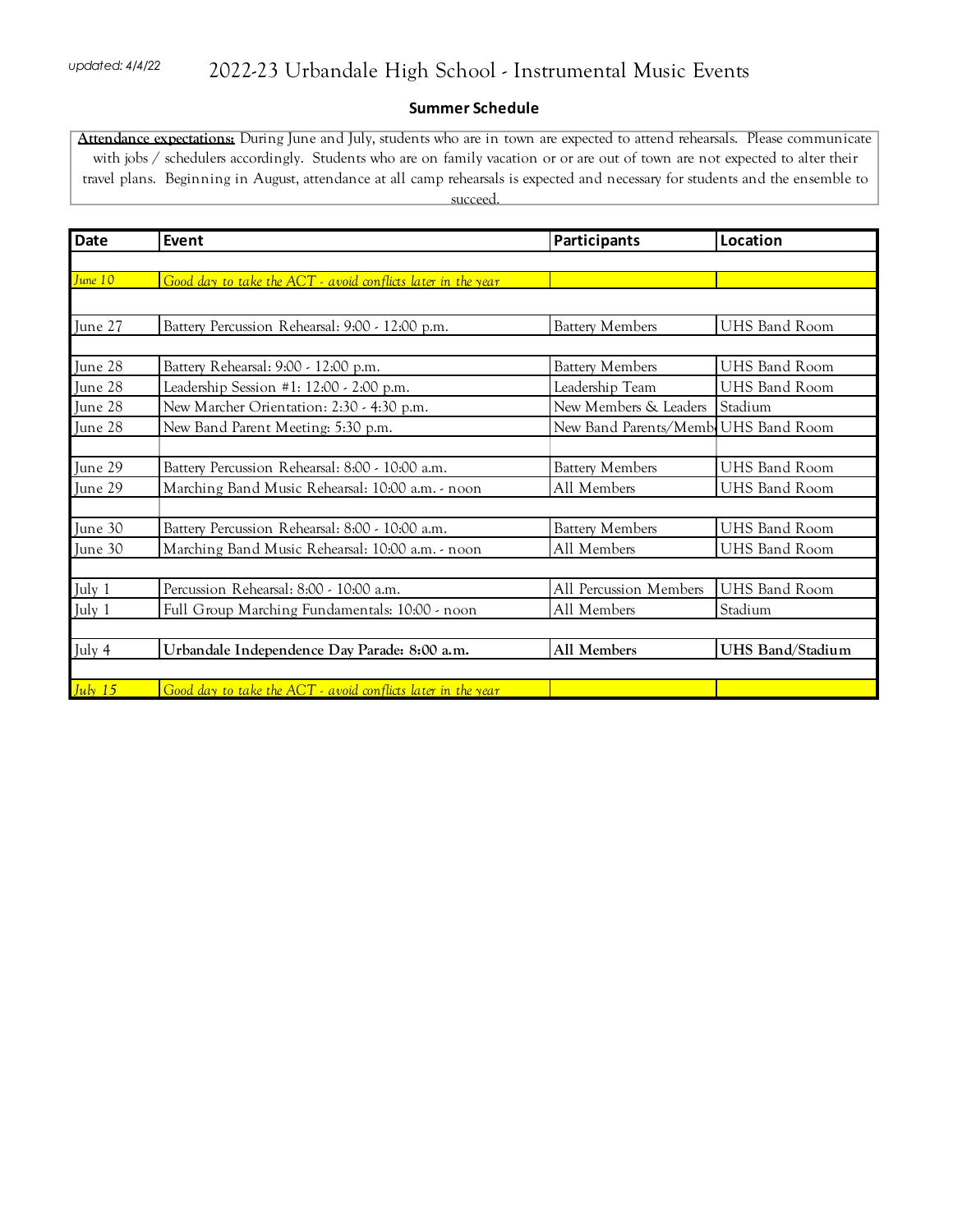*updated: 4/4/22* 2022-23 Urbandale High School - Instrumental Music Events

| <b>Band Camp</b> |                                                          |                                         |                      |  |  |
|------------------|----------------------------------------------------------|-----------------------------------------|----------------------|--|--|
| Date             | Event                                                    | Participants                            | Location             |  |  |
| Aug. 1           | Leadership Session #2 w/seniors: 8:00 a.m. - 10:00 p.m.  | Seniors + Leadership Team UHS Band Room |                      |  |  |
|                  | Band Camp Orientation: 10:00 - 12:00 p.m.                | New Members & Leaders                   | Stadium              |  |  |
| Aug. 2           | Band Camp Rehearsal: 8:00 - 12:00 p.m.; 1:00 - 3:00 p.m. | All Members                             | <b>UHS Band Room</b> |  |  |
| Aug. 3           | Band Camp Rehearsal: 8:00 - 12:00 p.m.; 1:00 - 3:00 p.m. | All Members                             | Stadium (8-10:30)    |  |  |
| Aug. 4           | Band Camp Rehearsal: 8:00 - 12:00 p.m.; 1:00 - 3:00 p.m. | All Members                             | Stadium (8-10:30)    |  |  |
| Aug. 5           | Band Camp Rehearsal: 8:00 - 12:00 p.m.; 1:00 - 3:00 p.m. | All Members                             | Stadium              |  |  |
| Aug. 6           | Uniform Fitting: 9:00 a.m. - 4:00 p.m.                   | All Members                             | UHS Band Room        |  |  |
| Aug. 8           | Band Camp Rehearsal: 8:00 - 12:00 p.m.; 1:00 - 3:00 p.m. | All Members                             | Stadium              |  |  |
| Aug. 9           | Band Camp Rehearsal: 8:00 - 12:00 p.m.; 1:00 - 3:00 p.m. | All Members                             | Stadium              |  |  |
| Aug. 10          | Band Camp Rehearsal: 8:00 - 12:00 p.m.; 1:00 - 3:00 p.m. | All Members                             | Stadium              |  |  |
| Aug. 11          | Band Camp Rehearsal: 8:00 - 12:00 p.m.; 1:00 - 3:00 p.m. | All Members                             | Stadium              |  |  |
| Aug. 12          | Band Camp Rehearsal: 8:00 - 11:00 a.m.                   | All Members                             | Stadium              |  |  |
|                  |                                                          |                                         |                      |  |  |
|                  | Music Rehearsal: 6:00 - 8:00 p.m.                        | All Members                             | UHS Band Room        |  |  |
|                  | Capture The Flag 8:00 - 10:00 p.m.                       | All Members                             | Stadium              |  |  |
| Aug. 15          | Band Camp Rehearsal: 8:00 - 12:00 p.m.                   | All Members                             | Stadium              |  |  |
|                  |                                                          |                                         |                      |  |  |
| Aug. 15          | Monday Night Lights - 8:00 - 10:00 p.m.                  | All Members                             | Stadium              |  |  |
| Aug. 16          | Booster Club Membership Drive - 6:00 p.m.                | All Members                             | PAC                  |  |  |

## **Attendance Expectations:** Students who elect to be in band are expected to attend all events according to the following calendar.°